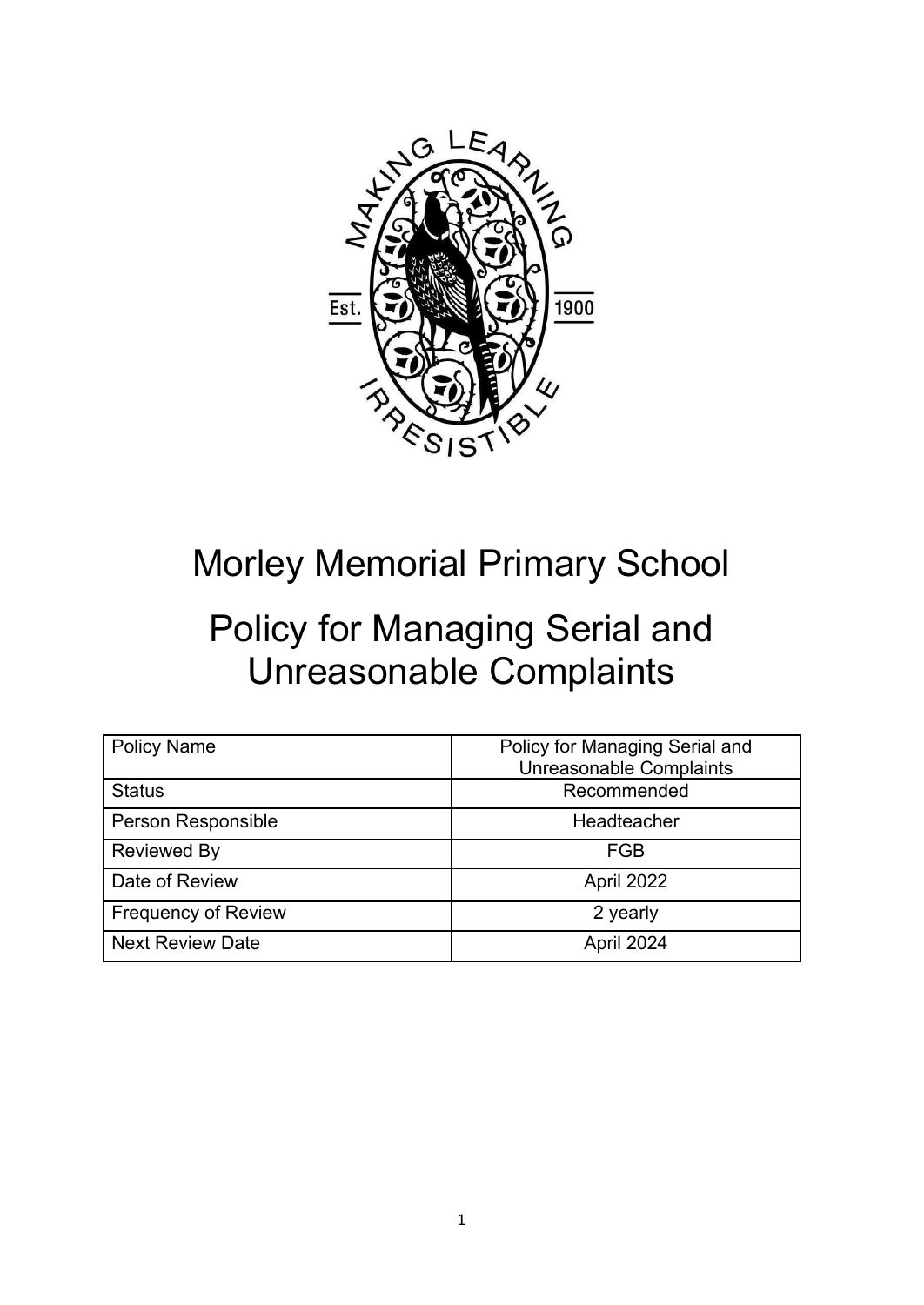Morley Memorial Primary School is committed to dealing with all complaints fairly and impartially, and to providing a high quality service to those who complain. We will not normally limit the contact complainants have with our school. However, we do not expect our staff to tolerate unacceptable behaviour and will take action to protect staff from that behaviour, including that which is abusive, offensive or threatening.

Morley Memorial Primary School defines unreasonable behaviour as that which hinders our consideration of complaints because of the frequency or nature of the complainant's contact with the school, such as, if the complainant:

- refuses to articulate their complaint or specify the grounds of a complaint or the outcomes sought by raising the complaint, despite offers of assistance
- refuses to co-operate with the complaints investigation process
- refuses to accept that certain issues are not within the scope of the complaints procedure
- insists on the complaint being dealt with in ways which are incompatible with the complaints procedure or with good practice
- introduces trivial or irrelevant information which they expect to be taken into account and commented on
- raises large numbers of detailed but unimportant questions, and insists they are fully answered, often immediately and to their own timescales
- makes unjustified complaints about staff who are trying to deal with the issues, and seeks to have them replaced
- changes the basis of the complaint as the investigation proceeds
- repeatedly makes the same complaint (despite previous investigations or responses concluding that the complaint is groundless or has been addressed)
- refuses to accept the findings of the investigation into that complaint where the school's complaint procedure has been fully and properly implemented and completed including referral to the Department for Education
- seeks an unrealistic outcome
- makes excessive demands on school time by frequent, lengthy and complicated contact with staff regarding the complaint in person, in writing, by email and by telephone while the complaint is being dealt with
- uses threats to intimidate
- uses abusive, offensive or discriminatory language or violence
- knowingly provides falsified information
- publishes unacceptable information on social media or other public forums.

Complainants should try to limit their communication with the school that relates to their complaint, while the complaint is being progressed. It is not helpful if repeated correspondence is sent (either by letter, phone, email or text), as it could delay the outcome being reached.

Whenever possible, the headteacher or Chair of Governors will discuss any concerns with the complainant informally before applying an 'unreasonable' marking.